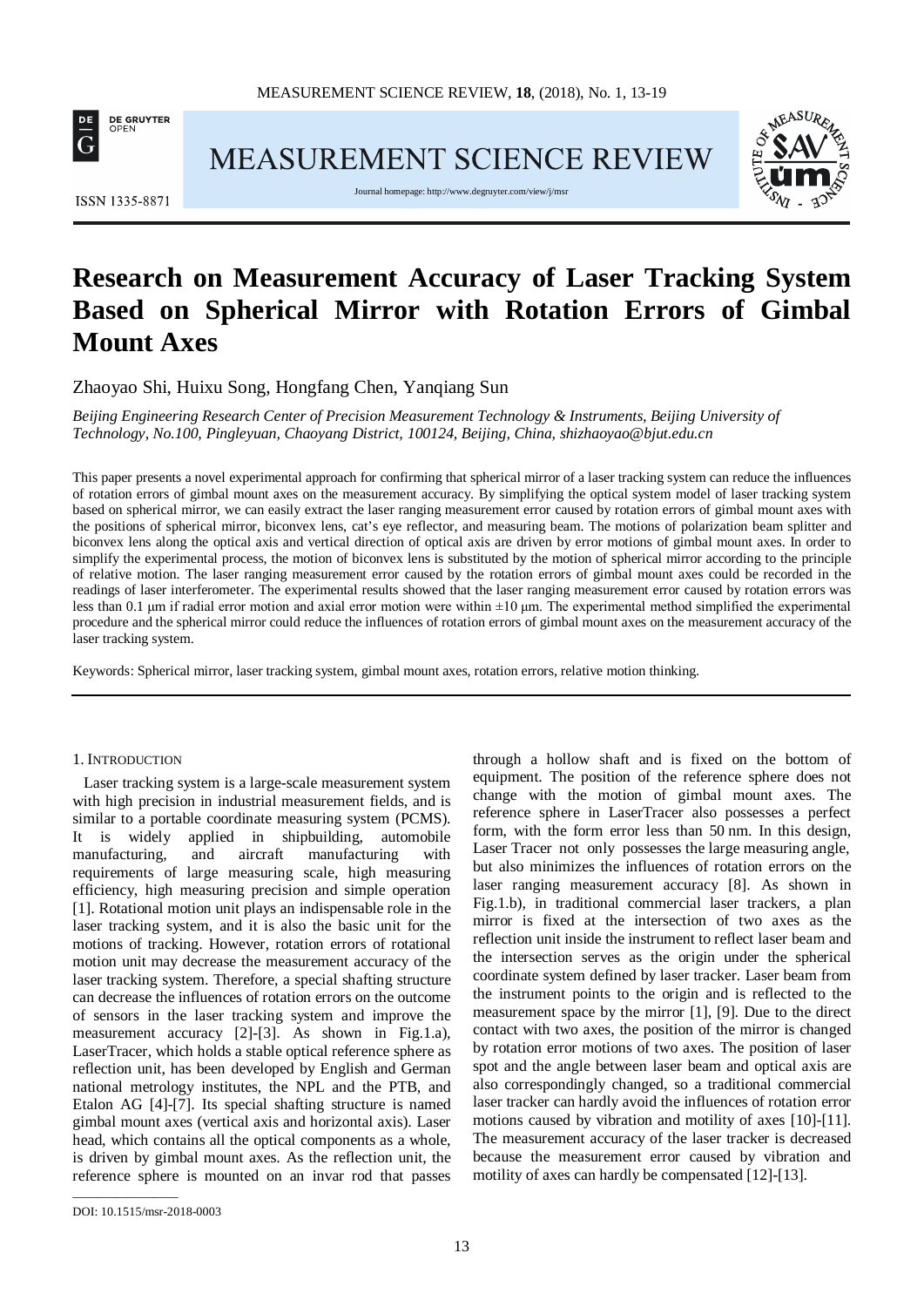

a) Basic structure of LaserTracer.



b) Basic structure of Laser Tracker.

Fig.1. Basic structures of two kinds of laser tracking systems.

Up to now, only LaserTracer has used this structure to reduce the influences of rotation errors of gimbal mount axes. However, the characteristic of this structure has not been deeply explored. This paper presents a simplified experimental approach for confirming that the spherical mirror of the laser tracking system can reduce the influences of rotation errors of gimbal mount axes on the measurement accuracy.

## 2. SUBJECT & METHODS

#### *2.1. Rotation errors in LaserTracer*

Interferometer integrated in the laser head of LaserTracer measures the relative displacement from the center of the reference sphere to the center of the cat's eye reflector in 3- D space (Fig.1.a)) [14]. The center of the reference sphere, which is also the intersection point between gimbal mount axes and laser beam, serves as the origin of LaserTracer. The four-way electrical signals emitted by quadrant detector are used to control vertical and horizontal axes so that the laser beam points to the center of the cat's eye reflector and PSD. However, when LaserTracer is tracking the cat's eye reflector, laser spot moves in an irregular direction on the surface of the reference sphere due to the rotation errors (Fig.2.). There are 6 rotation errors for each axis [15]-[16]. The total 12 rotation errors for horizontal axis and vertical axis can be considered as two movements for the laser head because the laser head is connected with gimbal mount axes. The error motions caused by rotation errors can be divided into error motion along the vertical direction of measuring beam and error motion along the direction of measuring beam. The two kinds of error motions should be within the range of  $\pm 20 \mu$ m.



Fig.2. Laser spot orbit on the surface of the reference sphere.

The optical system of LaserTracer is shown in Fig.3. Laser beam from optical fiber passes through the polarization beam splitter (PBS) and is then separated into two parts (polarized beams P and S). Polarized beam P enters the counting system as the reference beam, whereas polarized beam S reflected by PBS, the cat's eye reflector and reference sphere interfere with the reference beam in counting system as measuring beam.



Fig.3. Optical system of LaserTracer.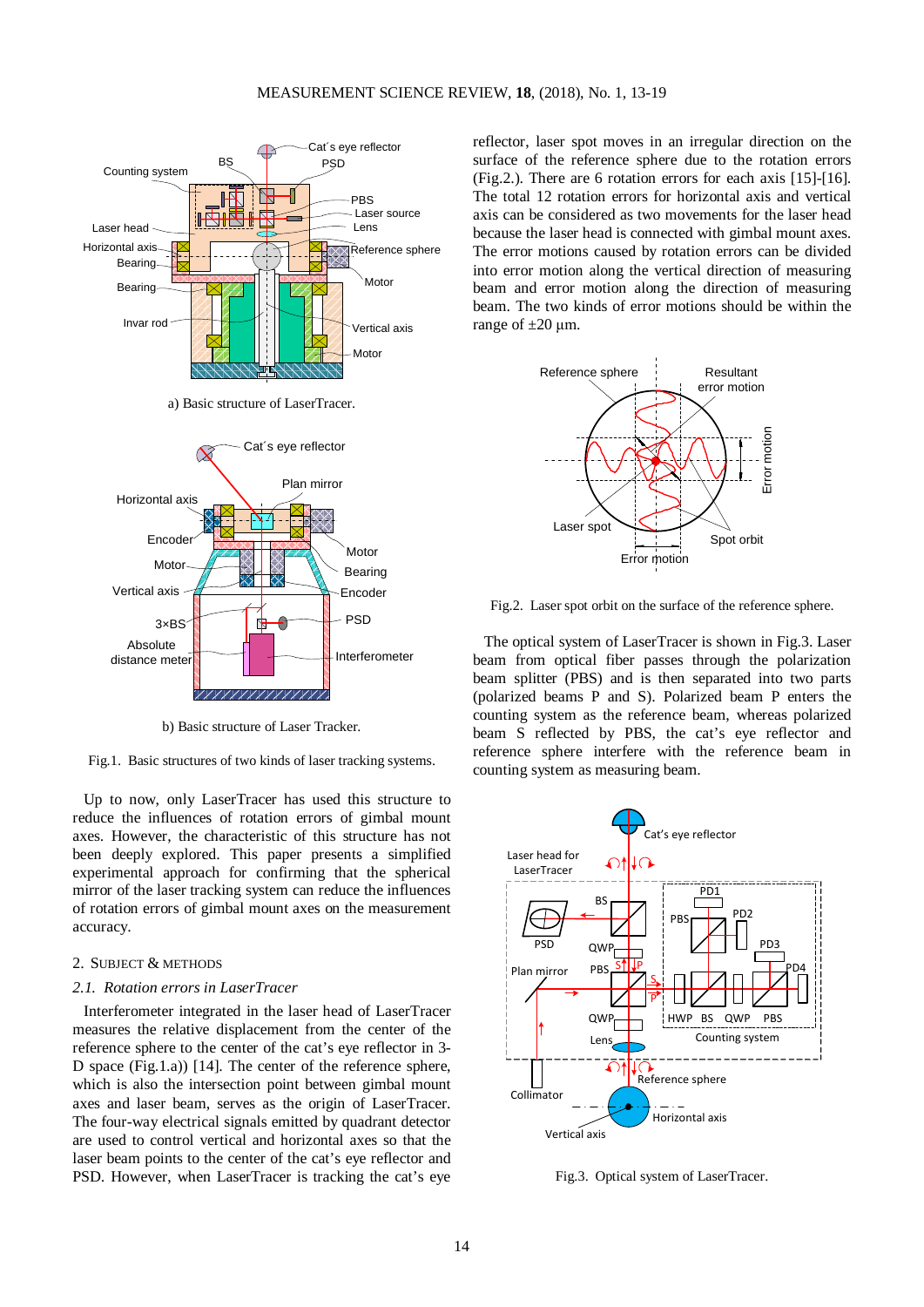## *2.1.1. Error motion along the vertical direction of measuring beam*

As shown in Fig.1.a) and Fig.3., rotation error motions of gimbal mount axes in LaserTracer can be transmitted to laser head and all the optical components in laser head. The optical path of the reference beam remains unchanged during the measurement process and the outcome of laser interferometer depends on the variation of the optical path of the measuring beam. The optical path of the measuring beam is determined by the positions of the cat's eye reflector and the reference sphere. Although the positions of cat's eye reflector and reference sphere remain unchanged when the laser head and all optical components are driven by rotation errors of gimbal mount axes, it is not advisable to assume the unchanged optical path of the measuring beam. The focal point of lens deviates from the center of the reference sphere and may cause a certain amount of change of optical path because the lens is also driven by error motions. Therefore, it is necessary to explore the influences of the position variations of lens on measurement error of laser ranging. The complex optical system model of LaserTracer can be simplified because the optical path of the measuring beam in BS and QWPs remains unchanged. Therefore, we can easily explore the relationship between the position variation of optical components (cat's eye reflector, reference sphere, laser head, and measuring beam) and the outcome of laser interferometer.



Fig.4. Optical path of measuring beam with error motion along the vertical direction of measuring beam in LaserTracer.

The position variation of measuring beam with the error motion along the vertical direction of measuring beam is shown in Fig.4.  $l_1$  is a variable representing the length between the cat's eye reflector and PBS.  $l_2 = 50$  mm represents the length between PBS and lens, and *l3*=50 mm represents the length between PBS and counting system. Both  $l_2$  and  $l_3$  are constants because all optical components are fixed inside the laser head. *f*=100 mm represents the focal length and the focal point coincides with the center of reference sphere. *R*=7.9378 mm represents the radius of reference sphere.  $δ$ <sup>1=5</sup> μm represents the offset of measuring beam caused by error motion along the vertical direction of the measuring beam. The values of  $l_2$ ,  $l_3$ ,  $f$ , and  $R$  are given according to the geometry of LaserTracer. It is difficult to precisely measure the geometric parameters of LaserTracer. Therefore, we choose the products of lens and reference sphere from Daheng Optics and HEXAGON. In the measurement process with LaserTracer, the measuring beam moves from red line to blue line. The blue line, which does not point to the center of the cat's eye reflector, will not point to the center of PSD either. Therefore, the signal of PSD controls two motors to ensure that the measuring beam points to the centers of the cat's eye reflector and PSD. Finally, the position of the measuring beam is changed to the purple line.  $\alpha$  represents the angle: between the theoretical position (red line without rotation errors) and the actual position (purple line with rotation errors) of the measuring beam. *ε* represents the incident angle of the measuring beam on the surface of the reference sphere. *γ* represents the refraction angle of the measuring beam from the lens. Analysis and calculation results indicate the variation of optical path difference between the measuring beam and the reference beam is far less than 1 nm, irrespective of the refractive indices of all the crystals (see (1)). Δ*crystal* represents the variation of optical path difference before and after considering the refractive indices under the assumption that *Lcrystal*=10 cm is the total thickness of all the crystals of LaserTracer. *ncrystal*=1.5163 represents the refractive index of K9.  $\gamma$  can be calculated according to (9). Therefore, the influences of refractive indices of all the crystals can be neglected. The actual optical path is  $l_{BA}$ + $l_{AD}$ + $l_{DE}$ + $l_{EF}$ + $l_{FG}$ . According to the geometric relationship shown in Fig.5. and Fig.6., we can calculate the optical path from the center of the cat's eye reflector to the surface of the reference sphere as well as the optical path from the surface of the reference sphere to the counting system.

$$
\Delta_{\text{Crystal}} = (n_{\text{Crystal}} - 1) \cdot \frac{(1 - \cos \gamma)}{\cos \gamma} \cdot L_{\text{Crystal}} = 0.17 \text{ nm}. \quad (1)
$$



Fig.5. Measuring beam from the cat's eye reflector to the reference sphere.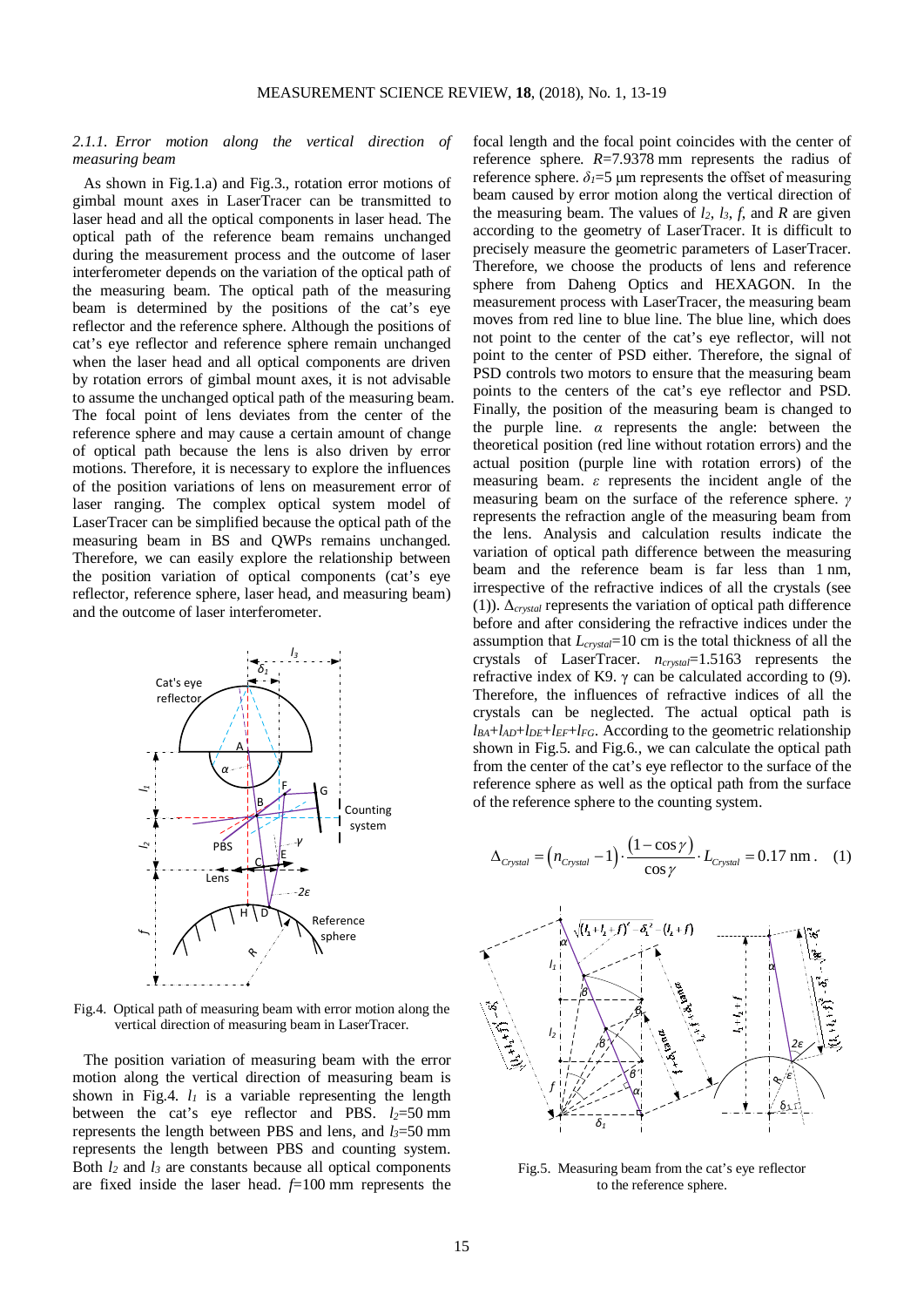The optical paths  $l_{BA}$  and  $l_{AD}$  are respectively given as (2) and (3):

$$
l_{BA} = \sqrt{\left(l_1 + l_2 + f\right)^2 - \delta_1^2} - \left(l_2 + f\right); \tag{2}
$$

$$
l_{AD} = \sqrt{\left(l_1 + l_2 + f\right)^2 - \delta_1^2} - \sqrt{R^2 - \delta_1^2} \ . \tag{3}
$$



Fig.6. Measuring beam from the reference sphere to the counting system.

The angle between  $l_{CD}$  and  $l_{DE}$  is given as (4). The optical path  $l_{DE}$  is given as (5).

$$
2\varepsilon = 2\arcsin\frac{\delta_1}{R};\tag{4}
$$

$$
l_{DE} = \frac{f - \sqrt{R^2 - \delta_1^2}}{\cos(2\varepsilon)}.
$$
 (5)

The parameters of biconvex lens are provided as follows.  $R_1=R_2=102.501$  mm represents the radii of biconvex lens; *t*=5 mm represents the thickness of biconvex lens; *n*=1.5163 represents the refractive index of biconvex lens.  $d_{in}$  and  $\theta_{in}$ represent the pose of beam  $l_{DE}$  and is given as (6) and (7):

$$
d_{in} = \left(f - \sqrt{R^2 - \delta_1^2}\right) \cdot \tan\left(2\varepsilon\right); \tag{6}
$$

$$
\theta_{in} = 2\varepsilon \,. \tag{7}
$$

According to ABCD matrix (8) and the pose of beam *l<sub>DE</sub>*, *γ* is calculated as (9):

$$
\begin{bmatrix} d_{out} \\ \theta_{out} \end{bmatrix} = \begin{bmatrix} 1 & 0 \\ \frac{1-n}{R_1} & n \end{bmatrix} \cdot \begin{bmatrix} 1 & t \\ 0 & 1 \end{bmatrix} \cdot \begin{bmatrix} 1 & 0 \\ \frac{1-n}{nR_2} & \frac{1}{n} \end{bmatrix} \cdot \begin{bmatrix} d_{in} \\ \theta_{in} \end{bmatrix}; \quad (8)
$$

$$
\gamma = \theta_{out} \,. \tag{9}
$$

The optical path  $l_{EF}$  +  $l_{FG}$  is given as (10):

$$
l_{EF} + l_{FG} = \frac{l_2 + l_3}{\cos \gamma} \,. \tag{10}
$$

The optical path difference of measuring beam without error motion along the vertical direction of measuring beam is given as (11):

$$
\Delta_1 = 2(l_1 + l_2 + f - R). \tag{11}
$$

The optical path difference of measuring beam with error motion along the vertical direction of measuring beam is given as (12):

$$
\Delta_2 = 2\sqrt{(l_1 + l_2 + f)^2 - \delta_1^2} - \sqrt{R^2 - \delta_1^2} - (l_2 + f) + \frac{f - \sqrt{R^2 - \delta_1^2}}{\cos 2\varepsilon} + \frac{l_2 + l_3}{\cos \gamma} - l_3
$$
 (12)

We can easily calculate the variation of optical path difference caused by error motion along the vertical direction of measuring beam, as in (13). According to (14), laser ranging measurement error is independent of the displacement between the center of the cat's eye reflector and PBS. According to (15), laser ranging measurement error is less than 0.04 μm when error motion along the vertical direction of measuring beam is around  $\pm 5$  µm:

$$
\Delta_{12} = \Delta_2 - \Delta_1 = 2\sqrt{l_1^2 + 300l_1 + 22499.999975}
$$
  
- 2l\_1 - 299.999923 (13)

$$
\frac{d\Delta_{12}}{dl_1} = -2 + \frac{2(150 + l_1)}{\sqrt{-0.000025 + (150 + l_1)^2}} = 0;
$$
 (14)

$$
\begin{cases}\nMaxValue[\Delta_{12}] = 78 \text{ nm} \\
MinValue[\Delta_{12}] = 77 \text{ nm}\n\end{cases} (15)
$$

#### *2.1.2. Error motion along measuring beam*

The position variation of the measuring beam with error motion along the direction of the measuring beam is shown in Fig.7.  $\delta_2 = 5 \mu m$  represents the offset of the measuring beam caused by error motion along the direction of the measuring beam. In the measurement process with LaserTracer, the position of measuring beam does not change. Only the focal point is changed by  $\delta_2$  along the direction of the measuring beam, thus changing the diameter of the reflected beam. On the contrary, the optical path difference of measuring beam remains unchanged with error motion along the direction of the measuring beam. Therefore, the laser ranging measurement accuracy is not affected by error motion along the direction of the measuring beam.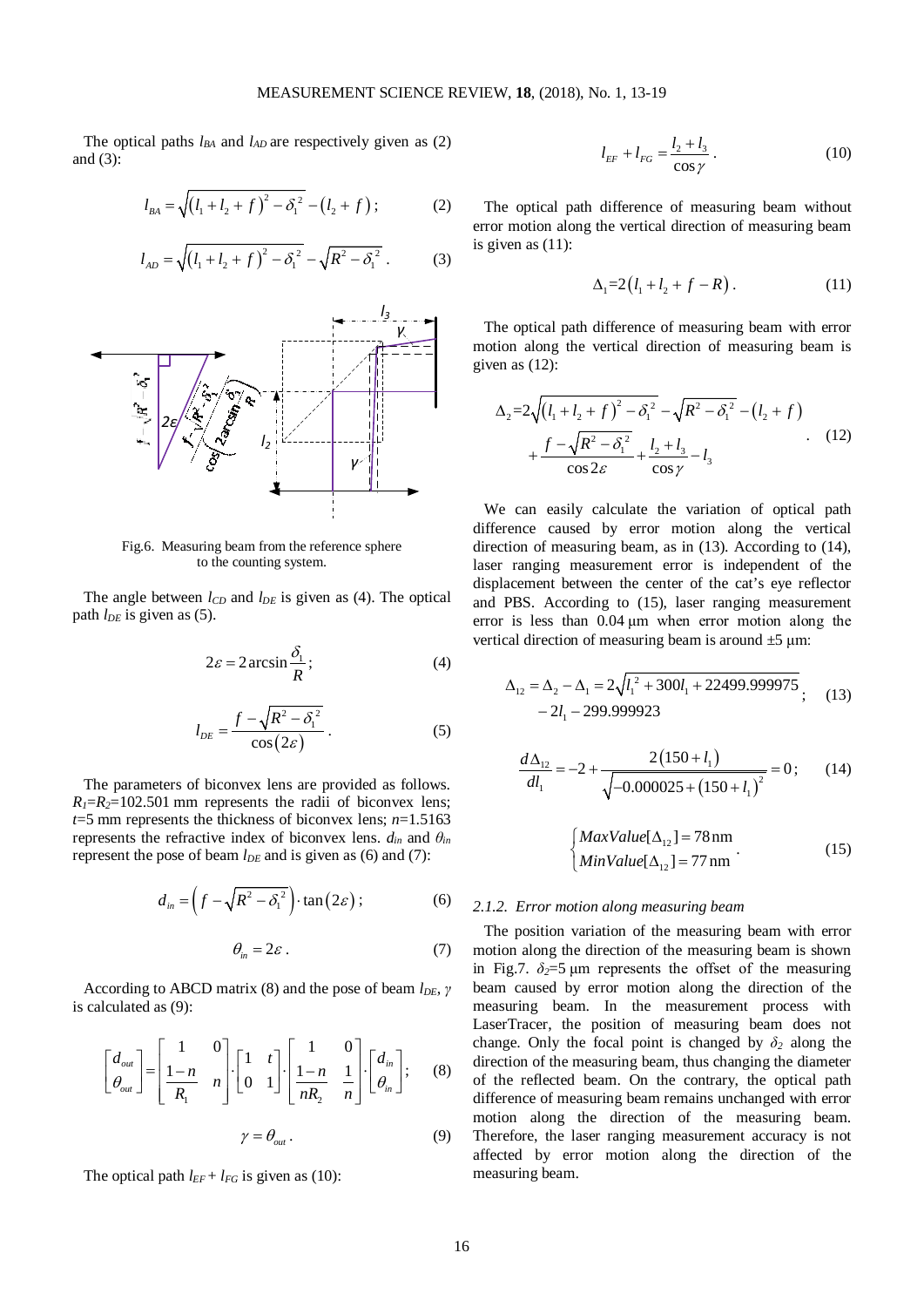

Fig.7. Optical path of measuring beam with error motion along the direction of measuring beam in LaserTracer.

## *2.2. Our simple model for LaserTracer*

The positions of the cat's eye reflector and the reference sphere are fixed, whereas the positions of the measuring beam, PBS and lens are changed, as shown in Fig.4. However, it seems that all components except the reference sphere are fixed. In order to facilitate the experiment process for studying the influences of two types of error motions on the measurement accuracy of laser ranging, it is necessary to simplify the optical system model of LaserTracer. Based on the principle of relative motion, we design a simple optical system model (Fig.8.). Our model has three main advantages.



Fig.8. Simple optical system model for LaserTracer.

Firstly, it can use two movements to simulate 12 error motions in gimbal mount axes. Therefore, it is not necessary to build gimbal mount axes and the experimental cost and difficulty are reduced. Secondly, our model does not simulate rotatory movement and new rotation errors are not introduced. In the measurement process with LaserTracer, laser head needs a rotatory movement to make the laser beam point to the center of the cat's eye reflector and PSD. The position of the measuring beam is changed from the red line to the purple line (see Fig.4.). In our model, all the error motions are realized by driving the reference sphere according to the principle of relative motion. Thirdly, fewer uncertainties are introduced into the model because few instruments are used. In order to replace the optical system model of LaserTracer correctly, the parameters in Fig.8. should be consistent with the parameters shown in Fig.4.

#### *2.3. Experimental verification*

In the verification experiments, error motions were simulated by driving the reference sphere with the precision positioning platform. Laser interferometer was fixed on a 3D slide table and finely adjusted to ensure laser beam parallels with the plan of optical platform (Fig.9.). A diaphragm was fixed between laser interferometer and biconvex lens. By adjusting the position of biconvex lens, the optical axis overlapped the laser beam. Diaphragm and biconvex lens were fixed near laser interferometer to diminish the dead path error. The precision positioning platform was firstly placed in the vicinity of the focal point of biconvex lens and the reference sphere was then fixed on the precision positioning platform. The position of reference sphere was finely adjusted to ensure that the reflected beam passed through the diaphragm and was irradiated in laser interferometer. Precision positioning platform moved along the red line, and the position of the reference sphere was regarded as the zero position when the outcome of laser interferometer was the lowest. At the same time, the center of reference sphere also overlapped the focal point of biconvex lens. The technical details of PI precision positioning platform are shown in Table 1.

Table 1. Details of PI precision positioning platform.

| <b>Model: P-561.3CD</b> | Units                       |    |
|-------------------------|-----------------------------|----|
| Travel                  | $150 \times 150 \times 150$ | am |
| Resolution              | 02                          | nm |
| Positioning error       | 0.03                        |    |
| Repeatability           |                             | nm |

The displacement between laser interferometer and lens is 100 mm, which equals the sum of *l2* and *l3*. During the experiment, external adjusting devices were removed and not displayed in Fig.9.

| Laser interferometer Lens Reference sphere |  |  |
|--------------------------------------------|--|--|
|                                            |  |  |



3D slide table Diaphragm Precision position platform

Fig.9. Experimental system for driving reference sphere along the vertical direction of laser beam.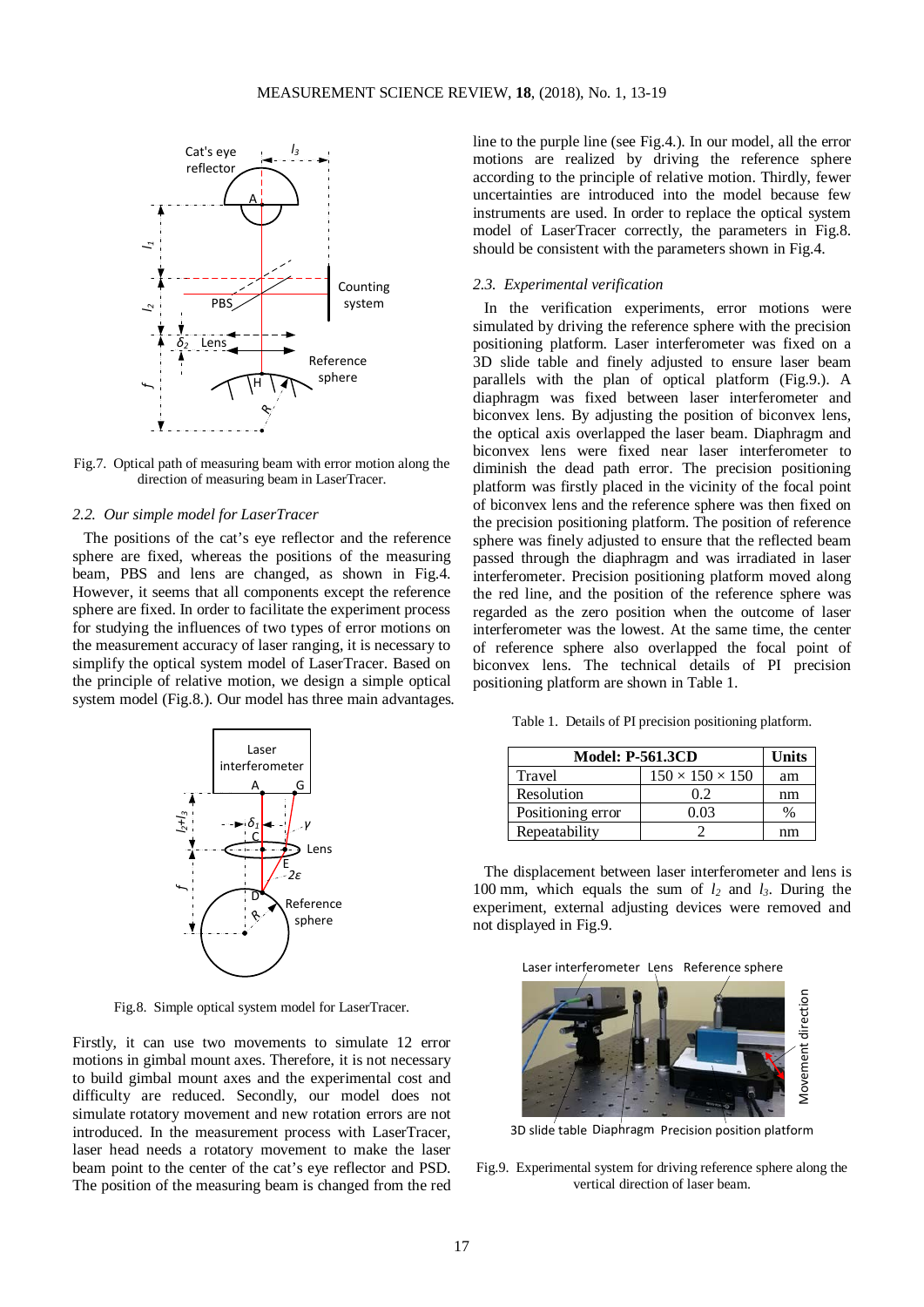#### 3. RESULTS

Precision positioning platform moved 10 μm, respectively, along the positive and negative directions with the step of 1 μm and 4 groups of data of laser interferometer were recorded. The data of laser interferometer are shown in Table 2. The measurement data curves are shown in Fig.10. The mean curve represents the average value of 4 groups of data. Error bars represent the standard uncertainty (k=2).

|                | <b>Outcome of laser</b> |                  |                  |         | <b>Standard</b><br>uncertainty |
|----------------|-------------------------|------------------|------------------|---------|--------------------------------|
| <b>Error</b>   | interferometer[µm]      |                  |                  |         |                                |
| motion[µm]     | 1st                     | 2nd              | 3rd              | 4th     | $[\mu m]$                      |
| $\overline{0}$ | $\theta$                | 0.01             | 0.02             | 0.01    | 0.01                           |
| $\mathbf{1}$   | 0.03                    | 0.01             | 0.03             | 0.02    | 0.01                           |
| $\overline{c}$ | 0.03                    | 0.03             | 0.02             | 0.04    | 0.01                           |
| 3              | 0.04                    | 0.04             | 0.03             | 0.05    | 0.01                           |
| 4              | 0.04                    | 0.03             | 0.05             | 0.05    | 0.01                           |
| 5              | 0.05                    | 0.04             | 0.05             | 0.05    | 0.01                           |
| 6              | 0.07                    | 0.06             | 0.06             | 0.07    | 0.01                           |
| 7              | 0.06                    | 0.07             | 0.07             | 0.05    | 0.01                           |
| 8              | 0.05                    | 0.06             | 0.06             | 0.07    | 0.01                           |
| 9              | 0.07                    | 0.07             | 0.06             | 0.06    | 0.01                           |
| 10             | 0.07                    | 0.08             | 0.07             | 0.04    | 0.02                           |
| $\theta$       | $\theta$                | $-0.01$          | $\boldsymbol{0}$ | $-0.01$ | 0.01                           |
| $-1$           | 0.01                    | $\boldsymbol{0}$ | 0.02             | 0.01    | 0.01                           |
| $-2$           | 0.02                    | 0.01             | 0.03             | 0.02    | 0.01                           |
| $-3$           | 0.02                    | 0.01             | 0.04             | 0.03    | 0.01                           |
| $-4$           | 0.04                    | 0.02             | 0.03             | 0.02    | 0.01                           |
| $-5$           | 0.04                    | 0.04             | 0.04             | 0.03    | 0.01                           |
| -6             | 0.05                    | 0.05             | 0.04             | 0.03    | 0.01                           |
| $-7$           | 0.06                    | 0.04             | 0.04             | 0.05    | 0.01                           |
| $-8$           | 0.05                    | 0.02             | 0.06             | 0.04    | 0.02                           |
| $-9$           | 0.06                    | 0.04             | 0.04             | 0.05    | 0.01                           |
| $-10$          | 0.07                    | 0.05             | 0.05             | 0.04    | 0.01                           |

Table 2. Data of laser interferometer.

The standard deviation of results is calculated in (16) and shown in Table 2. Standard uncertainty caused by repeatability of measurement is given as  $(17)$  where  $(k=2)$ . *n´* represents the measurement times at the same error motion.  $l_i$  represents the  $i_{th}$  data of laser interferometer.

$$
\sigma = \sqrt{\frac{\sum_{i=1}^{n'} (l_i - \overline{l})}{n' - 1}};
$$
\n(16)

$$
u = k \cdot \frac{\sigma}{\sqrt{n'}}.
$$
 (17)



Fig.10. Experimental results of driving reference sphere along the vertical direction of laser beam.

When error motion along the positive direction is less than 5 μm, the maximum laser ranging measurement error is 0.05 μm; when error motion along the negative direction is less than -5 μm, the maximum laser ranging measurement error is 0.04 μm. According to the above theoretical analysis, when error motion is  $\pm 5 \mu m$ , the maximum laser ranging measurement error is 0.04 μm, which is consistent with the experimental result. The laser ranging measurement error still climbs to 0.08 μm when error motion increases to 10 μm. Both measuring result and error trend are consistent with the theoretical analysis, indicating that our simple model can replace the complex model of LaserTracer correctly. Moreover, theoretical and experimental data have verified that the spherical mirror of the laser tracking system can decrease the influences of rotation errors of gimbal mount axes.

## 4. DISCUSSION & CONCLUSIONS

In Fig.10., the data measured along the positive direction are slightly larger than those measured along the negative direction. The reason is that zero positions for positive and negative directions do not overlap well with each other.